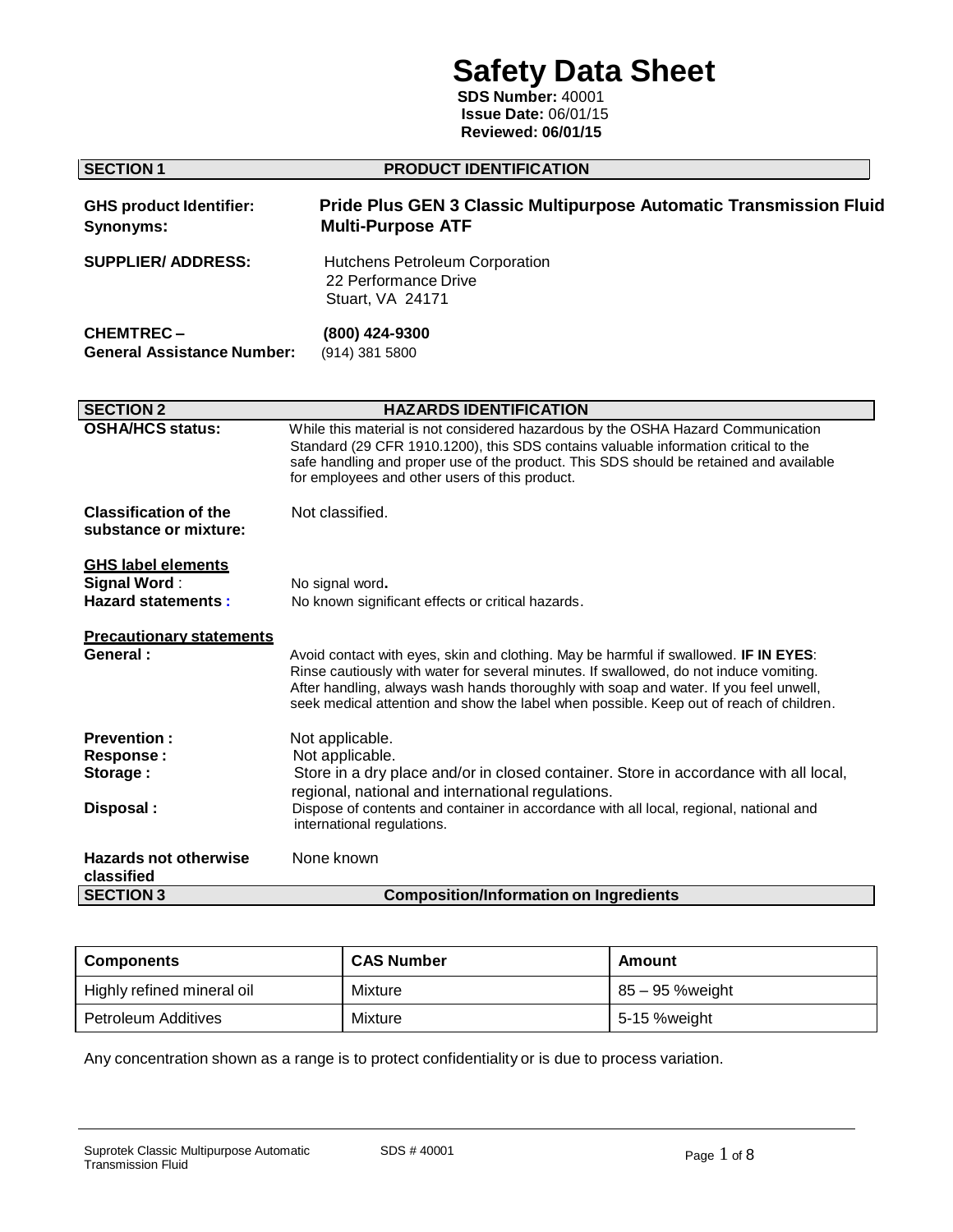**There are no ingredients present which, within the current knowledge of the supplier and in the concentrations applicable, are classified as hazardous to health or the environment and hence require reporting in this section.**

**Occupational exposure limits, if available, are listed in Section 8.**

## **SECTION 4 FIRST AID MEASURES**

### **Description of necessary first aid measures**

| Eye contact:         | Immediately flush eyes with plenty of water, occasionally lifting the upper and lower<br>eyelids. Check for and remove any contact lenses. Get medical attention if irritation<br>occurs.                                                                            |
|----------------------|----------------------------------------------------------------------------------------------------------------------------------------------------------------------------------------------------------------------------------------------------------------------|
| Inhalation:          | Flush contaminated skin with plenty of water. Remove contaminated clothing and<br>shoes. Get medical attention if symptoms occur.<br>Remove victim to fresh air and keep at rest in a position comfortable for breathing. Get<br>medical attention if symptoms occur |
| <b>Skin contact:</b> | Flush contaminated skin with plenty of water. Remove contaminated clothing and shoes.<br>Get medical attention if symptoms occur.                                                                                                                                    |
| Ingestion:           | Wash out mouth with water. Remove victim to fresh air and keep at rest in a position<br>comfortable for breathing. Do not induce vomiting unless directed to do so by medical<br>personnel. Get medical attention if symptoms occur.                                 |

#### **Most important symptoms/effects, acute**

## **Potential acute health effects**

| Inhalation:   | No known significant effects or critical hazards. |
|---------------|---------------------------------------------------|
| Ingestion:    | No known significant effects or critical hazards. |
| Skin contact: | No known significant effects or critical hazards. |
| Eye contact : | No known significant effects or critical hazards. |

## **Over-exposure signs/symptoms**

| Inhalation:          | No specific data  |
|----------------------|-------------------|
| Ingestion:           | No specific data  |
| <b>Skin contact:</b> | No specific data  |
| Eye contact:         | No specific data. |

#### **Indication of immediate medical attention and special treatment needed, if necessary**

| Notes to physician :               | Treat symptomatically. Contact poison treatment specialist immediately if large    |
|------------------------------------|------------------------------------------------------------------------------------|
|                                    | quantities have been ingested or inhaled.                                          |
| Specific treatments :              | Treat symptomatically and supportively.                                            |
| <b>Protection of first-aiders:</b> | No action shall be taken involving any personal risk or without suitable training. |

See toxicological information (Section 13)

| <b>CEPTION E</b>                                          |  |
|-----------------------------------------------------------|--|
| $\overline{\mathtt{v}}$ deviation $\overline{\mathtt{v}}$ |  |
|                                                           |  |

## **SECTION 5 FIRE FIGHTING MEASURES**

**Specific hazards arising**: In a fire or if heated, a pressure increase will occur and the container may burst. **from the chemical**

## **Extinguishing media Unsuitable extinguishing media**

Use an extinguishing agent suitable for the surrounding fire<br>None known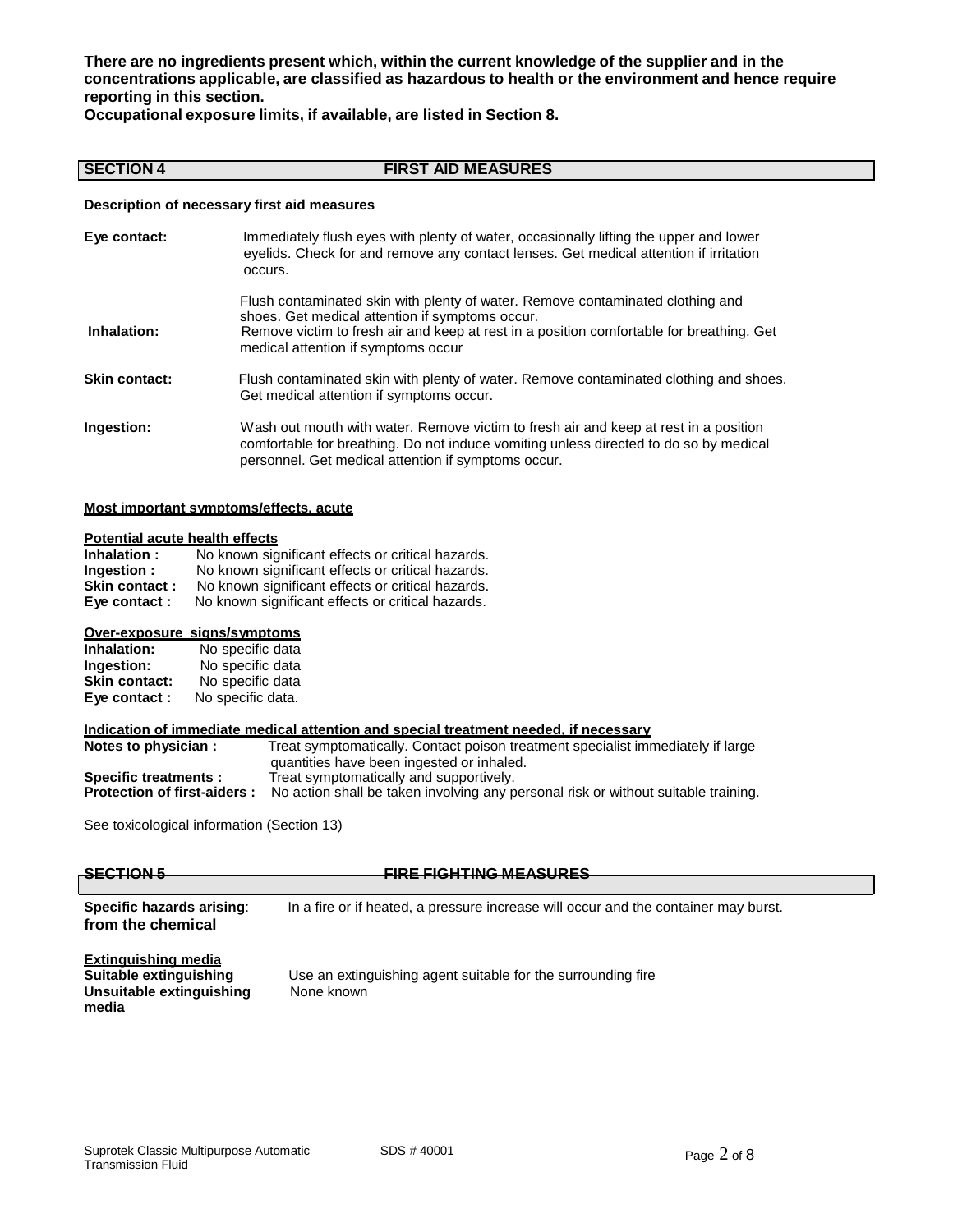| <b>SECTION 5</b>                                                        | <b>FIRE FIGHTING MEASURES</b>                                                                                                                                                                                                                                                                                                                                                                                                                                                                                                                                                           |
|-------------------------------------------------------------------------|-----------------------------------------------------------------------------------------------------------------------------------------------------------------------------------------------------------------------------------------------------------------------------------------------------------------------------------------------------------------------------------------------------------------------------------------------------------------------------------------------------------------------------------------------------------------------------------------|
| <b>Hazardous thermal</b><br>decomposition products                      | Decomposition products may include the following materials:<br>carbon dioxide<br>carbon monoxide<br>sulfur oxides<br>phosphorus oxides<br>metal oxide/oxides                                                                                                                                                                                                                                                                                                                                                                                                                            |
| <b>Special protective actions:</b><br>for fire-fighters                 | Promptly isolate the scene by removing all persons from the vicinity of the incident if<br>there is a fire. No action shall be taken involving any personal risk or without suitable<br>training.                                                                                                                                                                                                                                                                                                                                                                                       |
| <b>Special protective</b><br>equipment for fire-fighters                | Fire-fighters should wear appropriate protective equipment and self-contained breathing<br>apparatus (SCBA) with a full face-piece operated in positive pressure mode                                                                                                                                                                                                                                                                                                                                                                                                                   |
| <b>SECTION 6</b>                                                        | <b>ACCIDENTAL RELEASE MEASURES</b>                                                                                                                                                                                                                                                                                                                                                                                                                                                                                                                                                      |
|                                                                         | <u>Personal precautions, protective equipment and emergency procedures</u>                                                                                                                                                                                                                                                                                                                                                                                                                                                                                                              |
| For non-emergency<br>personnel                                          | No action shall be taken involving any personal risk or without suitable training.<br>Evacuate surrounding areas. Keep unnecessary and unprotected personnel from<br>entering. Do not touch or walk through spilled material. Put on appropriate personal<br>protective equipment                                                                                                                                                                                                                                                                                                       |
| For emergency responders:                                               | If specialized clothing is required to deal with the spillage, take note of any<br>in Section 8 on suitable and unsuitable materials. See also the information in "For<br>non-emergency personnel".                                                                                                                                                                                                                                                                                                                                                                                     |
| <b>Environmental precautions:</b>                                       | Avoid dispersal of spilled material and runoff and contact with soil, waterways, drains<br>and sewers. Inform the relevant authorities if the product has caused environmental<br>pollution (sewers, waterways, soil or air).                                                                                                                                                                                                                                                                                                                                                           |
| Methods and materials for containment and cleaning up:                  |                                                                                                                                                                                                                                                                                                                                                                                                                                                                                                                                                                                         |
| Small spill:                                                            | Stop leak if without risk. Move containers from spill area. Dilute with water and mop up<br>if water-soluble. Alternatively, or if water-insoluble, absorb with an inert dry material and<br>place in an appropriate waste disposal container. Dispose of via a licensed waste<br>disposal contractor.                                                                                                                                                                                                                                                                                  |
| Large spill:                                                            | Stop leak if without risk. Move containers from spill area. Prevent entry into sewers,<br>water courses, basements or confined areas. Wash spillages into an effluent treatment<br>plant or proceed as follows. Contain and collect spillage with non-combustible,<br>absorbent material e.g. sand, earth, vermiculite or diatomaceous earth and place in<br>container for disposal according to local regulations (see Section 13). Dispose of via a<br>licensed waste disposal contractor. Note: see Section 1 for emergency contact<br>information and Section 13 for waste disposal |
| <del>SECTION 7</del>                                                    | <b>HANDLING AND STORAGE</b>                                                                                                                                                                                                                                                                                                                                                                                                                                                                                                                                                             |
| <u>l Precautions for safe handling:</u>                                 |                                                                                                                                                                                                                                                                                                                                                                                                                                                                                                                                                                                         |
| <b>Protective measures</b><br>Advice on general<br>occupational hygiene | Put on appropriate personal protective equipment (see Section 8).<br>Eating, drinking and smoking should be prohibited in areas where this material is<br>handled, stored and processed. Workers should wash hands and face before eating,<br>drinking and smoking. Remove contaminated clothing and protective equipment before<br>entering eating areas. See also Section 8 for additional information on hygiene<br>measures.                                                                                                                                                        |
| Conditions for safe storage,<br>including any<br>incompatibilities      | Store in accordance with local regulations. Store in original container protected from<br>direct sunlight in a dry, cool and well-ventilated area, away from incompatible materials<br>(see Section 10) and food and drink. Keep container tightly closed and sealed until<br>ready for use. Containers that have been opened must be carefully resealed and kept<br>upright to prevent leakage. Do not store in unlabeled containers. Use appropriate<br>containment to avoid environmental contamination.                                                                             |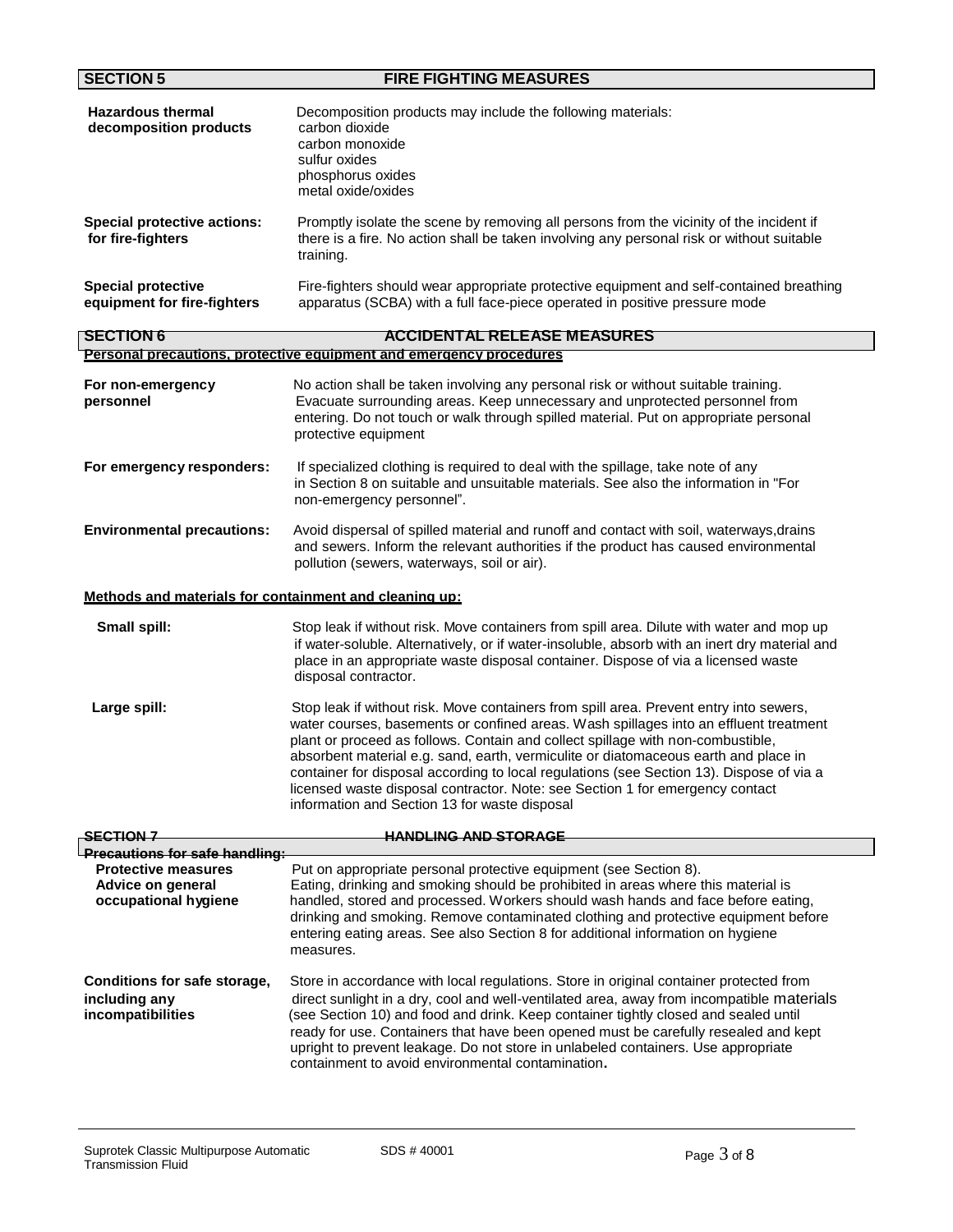## **SECTION 7 HANDLING** AND STORAGE

Bulk Storage Conditions: Maintain all storage tanks in accordance with applicable regulations. Use necessary controls to monitor tank inventories. Inspect all storage tanks on a periodic basis. Test tanks and associated piping for tightness. Maintain the automatic leak detection devices to assure proper working condition.

| <b>SECTION 8</b>                            | <b>EXPOSURE CONTROLS/PERSONAL PROTECTION</b>                                                                                                                                                                                                                                                                                                                                                                                                                                                                                  |
|---------------------------------------------|-------------------------------------------------------------------------------------------------------------------------------------------------------------------------------------------------------------------------------------------------------------------------------------------------------------------------------------------------------------------------------------------------------------------------------------------------------------------------------------------------------------------------------|
| <b>Control parameters</b>                   |                                                                                                                                                                                                                                                                                                                                                                                                                                                                                                                               |
| <b>Occupational exposure limits</b>         |                                                                                                                                                                                                                                                                                                                                                                                                                                                                                                                               |
| None identified.                            |                                                                                                                                                                                                                                                                                                                                                                                                                                                                                                                               |
| Appropriate engineering:<br><b>Controls</b> | Good general ventilation should be sufficient to control worker exposure to airborne<br>contaminants.                                                                                                                                                                                                                                                                                                                                                                                                                         |
| <b>Environmental exposure</b><br>controls:  | Emissions from ventilation or work process equipment should be checked to ensure<br>they comply with the requirements of environmental protection legislation. In some<br>cases, vapor controls, filters or engineering modifications to the process equipment will<br>be necessary to reduce emissions to acceptable levels.                                                                                                                                                                                                 |
| Individual protection measures              |                                                                                                                                                                                                                                                                                                                                                                                                                                                                                                                               |
| <b>Hygiene measures</b>                     | Wash hands, forearms and face thoroughly after handling chemical products, before<br>eating, smoking and using the lavatory and at the end of the working period.<br>Appropriate techniques should be used to remove potentially contaminated clothing.<br>Wash contaminated clothing before reusing. Ensure that eyewash stations and safety<br>showers are close to the workstation location.                                                                                                                               |
| <b>Eye/face protection</b>                  | Safety glasses equipped with side shields are recommended as minimum protection in<br>industrial settings. If contact is possible, the following protection should be worn, unless<br>the assessment indicates a higher degree of protection: Splash goggles. Safety<br>eyewear complying with an approved standard should be used when a risk assessment<br>indicates this is necessary to avoid exposure to liquid splashes, mists, gases or dusts.<br>If inhalation hazards exist, a full-face respirator may be required. |
| <b>Skin protection</b>                      |                                                                                                                                                                                                                                                                                                                                                                                                                                                                                                                               |
| Hand protection:                            | Chemical-resistant gloves complying with an approved standard should be worn at all                                                                                                                                                                                                                                                                                                                                                                                                                                           |
| <b>Body protection:</b>                     | times when handling chemical products if a risk assessment indicates this is necessary<br>Personal protective equipment for the body should be selected based on the task being<br>performed and the risks involved and should be approved by a specialist before                                                                                                                                                                                                                                                             |
| Other skin protection:                      | handling this product.<br>Appropriate footwear and any additional skin protection measures should be selected                                                                                                                                                                                                                                                                                                                                                                                                                 |
|                                             | based on the task being performed and the risks involved and should be approved by a<br>specialist before handling this product.                                                                                                                                                                                                                                                                                                                                                                                              |
| <b>Respiratory protection:</b>              | Use a properly fitted, air-purifying or supplied-air respirator complying with an approved                                                                                                                                                                                                                                                                                                                                                                                                                                    |
|                                             | standard if a risk assessment indicates this is necessary. Respirator selection must be                                                                                                                                                                                                                                                                                                                                                                                                                                       |
|                                             | based on known or anticipated exposure levels, the hazards of the product and the safe                                                                                                                                                                                                                                                                                                                                                                                                                                        |
|                                             | working limits of the selected respirator.                                                                                                                                                                                                                                                                                                                                                                                                                                                                                    |
| <del>SECTION 9</del>                        | <b>PHYSICAL AND CHEMICAL PROPERTIES</b>                                                                                                                                                                                                                                                                                                                                                                                                                                                                                       |

| <b>Physical State</b>         | Liquid                            |
|-------------------------------|-----------------------------------|
| Color                         | Red                               |
| <b>Flash Point</b>            | 200 Deg C, 392 Deg F (min)        |
| Upper Flammable Limit         | Not determined.                   |
| <b>Lower Flammable Limit</b>  | Not determined.                   |
| Vapor density                 | $>1$ { Air = 1}.                  |
| <b>Specific Gravity</b>       | $0.86$ (15.6 Deg C)               |
| <b>Water Solubility</b>       | Insoluble.                        |
| Odor                          | Mild                              |
| <b>Viscosity</b>              | Kinematic (100C) 6.8 cSt -7.7 cSt |
| <b>Boiling Point</b>          | 289 Deg C, 552 Deg F (Initial)    |
| <b>Pour Point Temperature</b> | $<$ -40C                          |

.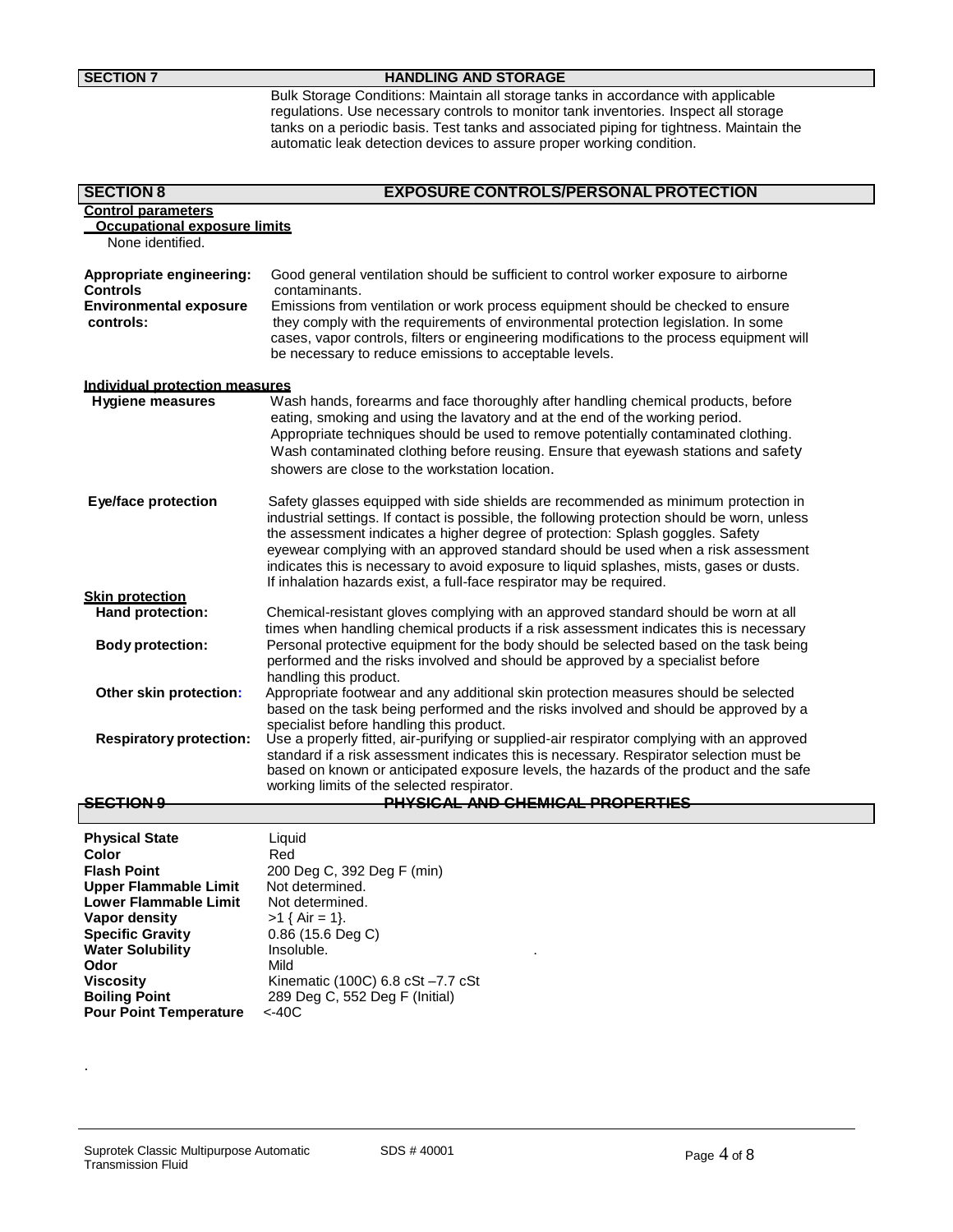**SECTION 10 REACTIVITY AND STABILITY**

| Reactivity                                                                  | Not expected to be Explosive, Self-Reactive, Self-Heating, or an Organic Peroxide<br>under US GHS Definition(s).             |
|-----------------------------------------------------------------------------|------------------------------------------------------------------------------------------------------------------------------|
| <b>Chemical stability</b>                                                   | The product is stable.                                                                                                       |
| <b>Possibility of hazardous</b><br>reactions:                               | Under normal conditions of storage and use, hazardous reactions will not occur                                               |
| <b>Conditions to avoid</b>                                                  | No specific data.                                                                                                            |
| Incompatible materials<br><b>Hazardous decomposition</b><br><b>Products</b> | No specific data.<br>Under normal conditions of storage and use, hazardous decomposition products should<br>not be produced. |

| <b>SECTION 11</b>                       | <u>TOXICOLOGICAL INFORMATION</u>                                                         |
|-----------------------------------------|------------------------------------------------------------------------------------------|
| Information on toxicological effects    |                                                                                          |
| <b>Acute toxicity</b>                   |                                                                                          |
| <b>Conclusion/Summary</b>               | Distillates (petroleum), hydrotreated heavy paraffinic: Mineral oil mists derived from   |
|                                         | highly refined oils are reported to have low acute and sub-acute toxicities in animals.  |
|                                         | Effects from single and short-term repeated exposures to high concentrations of mineral  |
|                                         | oil mists well above applicable workplace exposure levels include lung inflammatory      |
|                                         | reaction, lipoid granuloma formation and lipoid pneumonia. In acute and sub-acute        |
|                                         | studies involving exposures to lower concentrations of mineral oil mists at or near      |
|                                         | current work place exposure levels produced no significant toxicological effects.        |
|                                         | Distillates (petroleum), solvent-dewaxed heavy paraffinic: Mineral oil mists derived     |
|                                         | from highly refined oils are reported to have low acute and sub-acute toxicities in      |
|                                         |                                                                                          |
|                                         | animals. Effects from single and short-term repeated exposures to high concentrations    |
|                                         | of mineral oil mists well above applicable workplace exposure levels include lung        |
|                                         | inflammatory reaction, lipoid granuloma formation and lipoid pneumonia. In acute and     |
|                                         | sub-acute studies involving exposures to lower concentrations of mineral oil mists at or |
|                                         | near current work place exposure levels produced no significant toxicological effects.   |
| <b>Irritation/Corrosion</b>             |                                                                                          |
| <b>Skin</b>                             | No additional information                                                                |
| <b>Eyes</b>                             | No additional information                                                                |
| <b>Respiratory</b>                      | No additional information                                                                |
| <b>Sensitization</b><br><b>Skin</b>     |                                                                                          |
|                                         | No additional information                                                                |
| Respiratory                             | No additional information                                                                |
| <b>Mutagenicity</b>                     | Conclusion/Summary No additional information                                             |
| <b>Carcinogenicity</b>                  |                                                                                          |
|                                         |                                                                                          |
| <b>Teratogenicity</b>                   | Conclusion/Summary No additional information                                             |
| <b>Conclusion/Summary</b>               | No additional information                                                                |
|                                         |                                                                                          |
| Information on the likely               | Routes of entry anticipated: Dermal.                                                     |
| routes of exposure                      |                                                                                          |
| <b>Potential acute health effects</b>   |                                                                                          |
| Eve contact                             | No known significant effects or critical hazards                                         |
| <b>Inhalation</b>                       | No known significant effects or critical hazards.                                        |
| Ingestion                               | No known significant effects or critical hazards.                                        |
| <b>Skin contact</b>                     | No known significant effects or critical hazards.                                        |
|                                         |                                                                                          |
|                                         | <u>Symptoms related to the physical, chemical and toxicological characteristics</u>      |
| Eye contact                             | No known significant effects or critical hazards.                                        |
| <b>Inhalation</b>                       | No known significant effects or critical hazards.                                        |
| Ingestion                               | No known significant effects or critical hazards.                                        |
| <b>Skin contact</b>                     | No known significant effects or critical hazards                                         |
|                                         |                                                                                          |
| <b>Potential chronic health effects</b> |                                                                                          |
| General                                 | No known significant effects or critical hazards.                                        |
| Carcinogenicity                         | No known significant effects or critical hazards.                                        |
| <b>Mutagenicity</b>                     | No known significant effects or critical hazards.                                        |
| <b>Teratogenicity</b>                   | No known significant effects or critical hazards.                                        |
| <b>Developmental effects</b>            | No known significant effects or critical hazards.                                        |

**Fertility effects** No known significant effects or critical hazards.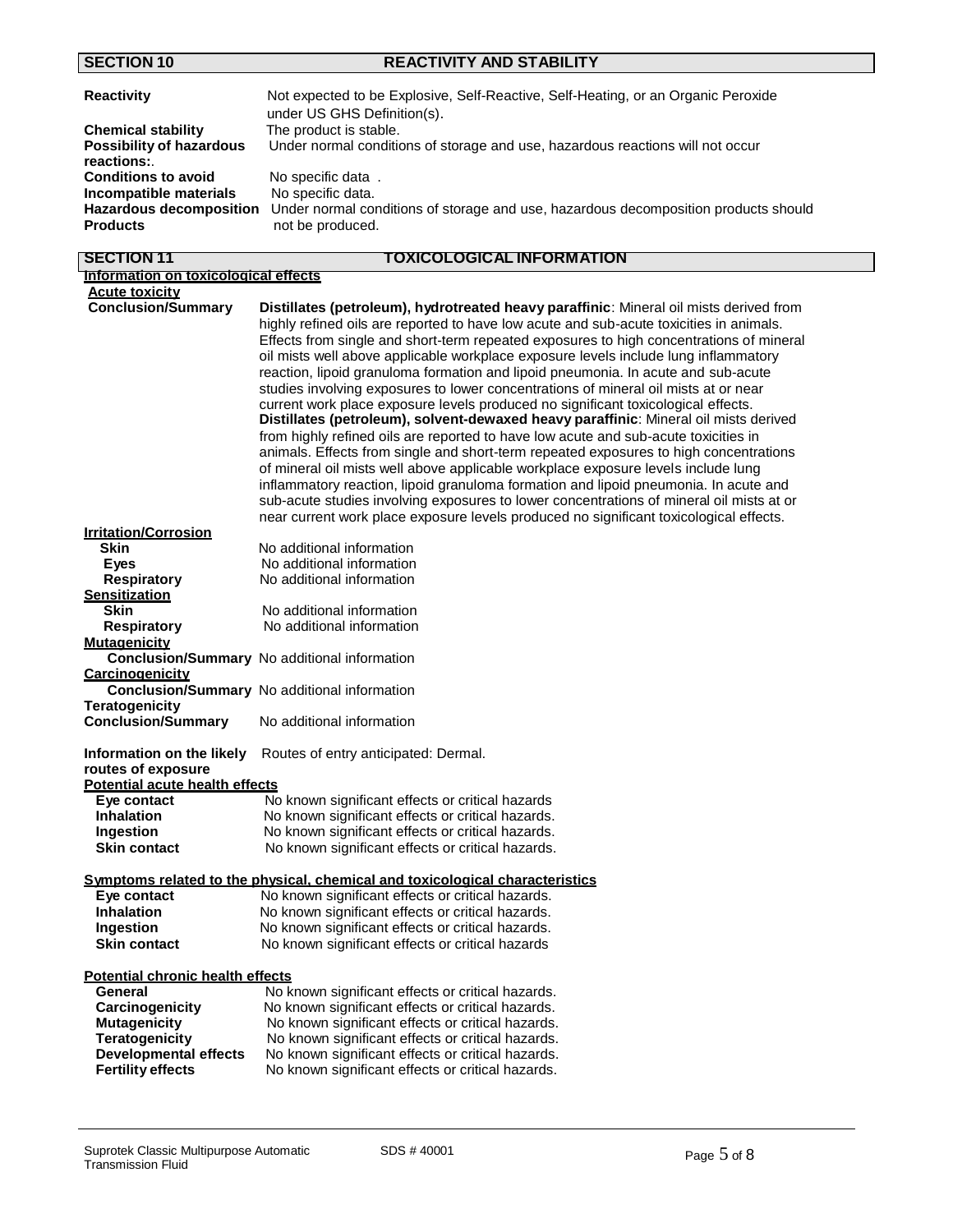| <b>SECTION 12</b>                                                                      |                                                                                                                                                                                                                                                                                                                                                                                                                                                                                                                                                                                                                                                                                                                                                                                                                                    |             | <b>ECOLOGICAL INFORMATION</b>     |           |                                                                                                                                                                                                                                                                          |
|----------------------------------------------------------------------------------------|------------------------------------------------------------------------------------------------------------------------------------------------------------------------------------------------------------------------------------------------------------------------------------------------------------------------------------------------------------------------------------------------------------------------------------------------------------------------------------------------------------------------------------------------------------------------------------------------------------------------------------------------------------------------------------------------------------------------------------------------------------------------------------------------------------------------------------|-------------|-----------------------------------|-----------|--------------------------------------------------------------------------------------------------------------------------------------------------------------------------------------------------------------------------------------------------------------------------|
| <b>Toxicity</b><br><b>Conclusion/Summary</b>                                           | Not available                                                                                                                                                                                                                                                                                                                                                                                                                                                                                                                                                                                                                                                                                                                                                                                                                      |             |                                   |           |                                                                                                                                                                                                                                                                          |
| Persistence and degradability                                                          |                                                                                                                                                                                                                                                                                                                                                                                                                                                                                                                                                                                                                                                                                                                                                                                                                                    |             |                                   |           |                                                                                                                                                                                                                                                                          |
| <b>Conclusion/Summary</b>                                                              | Not available.                                                                                                                                                                                                                                                                                                                                                                                                                                                                                                                                                                                                                                                                                                                                                                                                                     |             |                                   |           |                                                                                                                                                                                                                                                                          |
| <b>Bioaccumulative</b><br><b>Potential</b>                                             | Not available                                                                                                                                                                                                                                                                                                                                                                                                                                                                                                                                                                                                                                                                                                                                                                                                                      |             |                                   |           |                                                                                                                                                                                                                                                                          |
| <b>Mobility in soil</b><br>Soil/water partition<br>coefficient (KOC)                   | Not available                                                                                                                                                                                                                                                                                                                                                                                                                                                                                                                                                                                                                                                                                                                                                                                                                      |             |                                   |           |                                                                                                                                                                                                                                                                          |
| Other adverse effects<br><b>SECTION 13</b>                                             | No known significant effects or critical hazards.                                                                                                                                                                                                                                                                                                                                                                                                                                                                                                                                                                                                                                                                                                                                                                                  |             |                                   |           |                                                                                                                                                                                                                                                                          |
| <b>Disposal methods</b>                                                                |                                                                                                                                                                                                                                                                                                                                                                                                                                                                                                                                                                                                                                                                                                                                                                                                                                    |             | <b>DISPOSAL CONSIDERATIONS</b>    |           |                                                                                                                                                                                                                                                                          |
|                                                                                        | The generation of waste should be avoided or minimized wherever possible. Disposal<br>of this product, solutions and any by-products should at all times comply with the<br>requirements of environmental protection and waste disposal legislation and any<br>regional local authority requirements. Dispose of surplus and non-recyclable products<br>via a licensed waste disposal contractor. Waste should not be disposed of untreated to<br>the sewer unless fully compliant with the requirements of all authorities with jurisdiction.<br>Waste packaging should be recycled. This material and its container must be disposed<br>of in a safe way. Empty containers or liners may retain some product residues. Avoid<br>dispersal of spilled material and runoff and contact with soil, waterways, drains and<br>sewers. |             |                                   |           |                                                                                                                                                                                                                                                                          |
| <b>SECTION 14</b>                                                                      |                                                                                                                                                                                                                                                                                                                                                                                                                                                                                                                                                                                                                                                                                                                                                                                                                                    |             | <b>TRANSPORT INFORMATION</b>      |           |                                                                                                                                                                                                                                                                          |
|                                                                                        | <b>DOT Classification</b>                                                                                                                                                                                                                                                                                                                                                                                                                                                                                                                                                                                                                                                                                                                                                                                                          | <b>IMDG</b> |                                   |           | <u>IATA</u>                                                                                                                                                                                                                                                              |
| <b>UN number</b><br><b>UN proper</b>                                                   | not regulated                                                                                                                                                                                                                                                                                                                                                                                                                                                                                                                                                                                                                                                                                                                                                                                                                      |             | not regulated                     |           | not regulated                                                                                                                                                                                                                                                            |
| shipping name<br>transport                                                             |                                                                                                                                                                                                                                                                                                                                                                                                                                                                                                                                                                                                                                                                                                                                                                                                                                    |             |                                   |           |                                                                                                                                                                                                                                                                          |
| <b>Hazard class</b><br><b>Environmental</b>                                            |                                                                                                                                                                                                                                                                                                                                                                                                                                                                                                                                                                                                                                                                                                                                                                                                                                    |             |                                   |           |                                                                                                                                                                                                                                                                          |
| <b>Hazards</b>                                                                         |                                                                                                                                                                                                                                                                                                                                                                                                                                                                                                                                                                                                                                                                                                                                                                                                                                    | -----       |                                   |           | -----                                                                                                                                                                                                                                                                    |
|                                                                                        | Special precautions for user: Transport within user's premises: always transport in closed containers that are<br>event of accident or spillage.                                                                                                                                                                                                                                                                                                                                                                                                                                                                                                                                                                                                                                                                                   |             |                                   |           | upright and secure. Ensure that persons transporting the product know what to do in the                                                                                                                                                                                  |
| <b>Transport in bulk according</b><br>to Annex II of MARPOL<br>73/78 and the IBC Code: | Not available.                                                                                                                                                                                                                                                                                                                                                                                                                                                                                                                                                                                                                                                                                                                                                                                                                     |             |                                   |           |                                                                                                                                                                                                                                                                          |
| <del>SECTION 15</del>                                                                  |                                                                                                                                                                                                                                                                                                                                                                                                                                                                                                                                                                                                                                                                                                                                                                                                                                    |             | <del>REGULATORY INFORMATION</del> |           |                                                                                                                                                                                                                                                                          |
| <del>U.S. Federal regulations</del>                                                    | United States inventory (TSCA 8b): All components are listed or exempted.                                                                                                                                                                                                                                                                                                                                                                                                                                                                                                                                                                                                                                                                                                                                                          |             |                                   |           |                                                                                                                                                                                                                                                                          |
|                                                                                        | Clean Water Act (CWA) 307: zinc O,O,O',O'-tetrakis(1,3-dimethylbutyl) bis<br>(phosphorodithioate); Zinc alkyl dithiophosphate<br>Clean Water Act (CWA) 311: vinyl acetate                                                                                                                                                                                                                                                                                                                                                                                                                                                                                                                                                                                                                                                          |             |                                   |           | This material is classified as an oil under Section 311 of the Clean Water Act (CWA)                                                                                                                                                                                     |
|                                                                                        | 424-8802.                                                                                                                                                                                                                                                                                                                                                                                                                                                                                                                                                                                                                                                                                                                                                                                                                          |             |                                   |           | and the Oil Pollution Act of 1990 (OPA). Discharges or spills which produce a visible<br>sheen on waters of the United States, their adjoining shorelines, or into conduits leading<br>to surface waters must be reported to the EPA's National Response Center at (800) |
| <b>Composition/information on ingredients</b>                                          |                                                                                                                                                                                                                                                                                                                                                                                                                                                                                                                                                                                                                                                                                                                                                                                                                                    |             | <u>SARA 302 TPQ</u>               |           | <b>SARA 304 RQ</b>                                                                                                                                                                                                                                                       |
| <u>Name</u>                                                                            | ℅                                                                                                                                                                                                                                                                                                                                                                                                                                                                                                                                                                                                                                                                                                                                                                                                                                  | <b>EHS</b>  | (lbs)                             | (gallons) | (Ibs) (gallons)                                                                                                                                                                                                                                                          |
| Vinyl acetate<br><b>SARA 311/312</b>                                                   | <0.01                                                                                                                                                                                                                                                                                                                                                                                                                                                                                                                                                                                                                                                                                                                                                                                                                              | yes         | 1000                              | 122       | 5000<br>610.2                                                                                                                                                                                                                                                            |
| <b>Classification</b>                                                                  | Not applicable.                                                                                                                                                                                                                                                                                                                                                                                                                                                                                                                                                                                                                                                                                                                                                                                                                    |             |                                   |           |                                                                                                                                                                                                                                                                          |
|                                                                                        |                                                                                                                                                                                                                                                                                                                                                                                                                                                                                                                                                                                                                                                                                                                                                                                                                                    |             |                                   |           |                                                                                                                                                                                                                                                                          |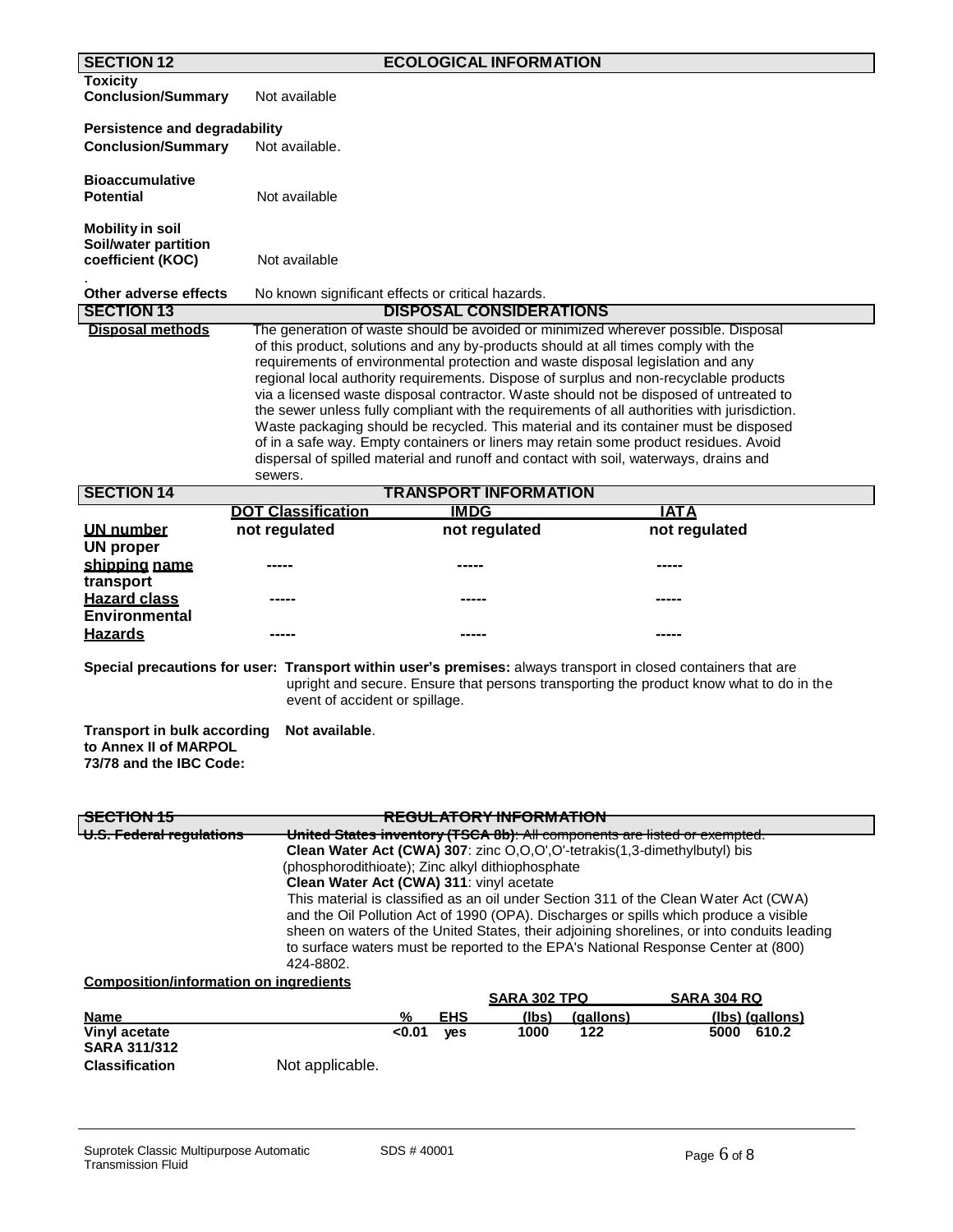## **Composition/information on ingredients**

| <b>State regulations</b><br><b>Massachusetts</b><br><b>New York</b><br><b>New Jersey</b><br>Pennsylvania | None of the components are listed.<br>None of the components are listed.<br>None of the components are listed.<br>None of the components are listed.                                                                                                                                                                                                                                                                                                                                 |
|----------------------------------------------------------------------------------------------------------|--------------------------------------------------------------------------------------------------------------------------------------------------------------------------------------------------------------------------------------------------------------------------------------------------------------------------------------------------------------------------------------------------------------------------------------------------------------------------------------|
| International regulations                                                                                | <b>Australia inventory (AICS):</b> All components are listed or exempted.<br>China inventory (IECSC): Not determined.<br>Japan inventory: Not determined.<br>Korea inventory: All components are listed or exempted.<br>Malaysia Inventory (EHS Register): Not determined.<br>New Zealand Inventory of Chemicals (NZIoC): All components are listed or exempted.<br>Philippines inventory (PICCS): All components are listed or exempted.<br>Taiwan inventory (CSNN): Not determined |
| Canada inventory<br><b>EU Inventory</b>                                                                  | All components are listed or exempted.<br>At least one component is not listed in EINECS but all such components are listed in                                                                                                                                                                                                                                                                                                                                                       |
| <b>WHMIS (Canada)</b>                                                                                    | ELINCS.<br>Please contact your supplier for information on the inventory status of this material.<br>Not controlled under WHMIS (Canada).                                                                                                                                                                                                                                                                                                                                            |

**History**

**SECTION 16 OTHER INFORMATION**

## **National Fire Protection Association (U.S.A.)**



**Reprinted with permission from NFPA 704-2001, Identification of the Hazards of Materials for Emergency Response Copyright ©1997, National Fire Protection Association, Quincy, MA 02269. This reprinted material is not the complete and official position of the National Fire Protection Association, on the referenced subject which is represented only by the standard in its entirety.**

**Copyright ©2001, National Fire Protection Association, Quincy, MA 02269. This warning system is intended to** be interpreted and applied only by properly trained individuals to identify fire, health and reactivity hazards of **chemicals. The user is referred to certain limited number of chemicals with recommended classifications in**  NFPA 49 and NFPA 325, which would be used as a guideline only. Whether the chemicals are classified by NFPA **or not, anyone using the 704 systems to classify chemicals does so at their own risk.**

| <b>History</b>        |                                                                                                                                                                                       |
|-----------------------|---------------------------------------------------------------------------------------------------------------------------------------------------------------------------------------|
| Date of issue/Date of | 06/01/2015                                                                                                                                                                            |
| <b>Revision</b>       |                                                                                                                                                                                       |
| Key to abbreviations: | $ATE = Acute Toxicity Estimate$                                                                                                                                                       |
|                       | BCF = Bioconcentration Factor                                                                                                                                                         |
|                       | GHS = Globally Harmonized System of Classification and Labelling of Chemicals                                                                                                         |
|                       | IATA = International Air Transport Association                                                                                                                                        |
|                       | IBC = Intermediate Bulk Container                                                                                                                                                     |
|                       | IMDG = International Maritime Dangerous Goods                                                                                                                                         |
|                       | LogPow = logarithm of the octanol/water partition coefficient                                                                                                                         |
|                       | MARPOL 73/78 = International Convention for the Prevention of Pollution From Ships,<br>1973 as modified by the Protocol of 1978. ("Marpol" = marine pollution)<br>UN = United Nations |
|                       |                                                                                                                                                                                       |